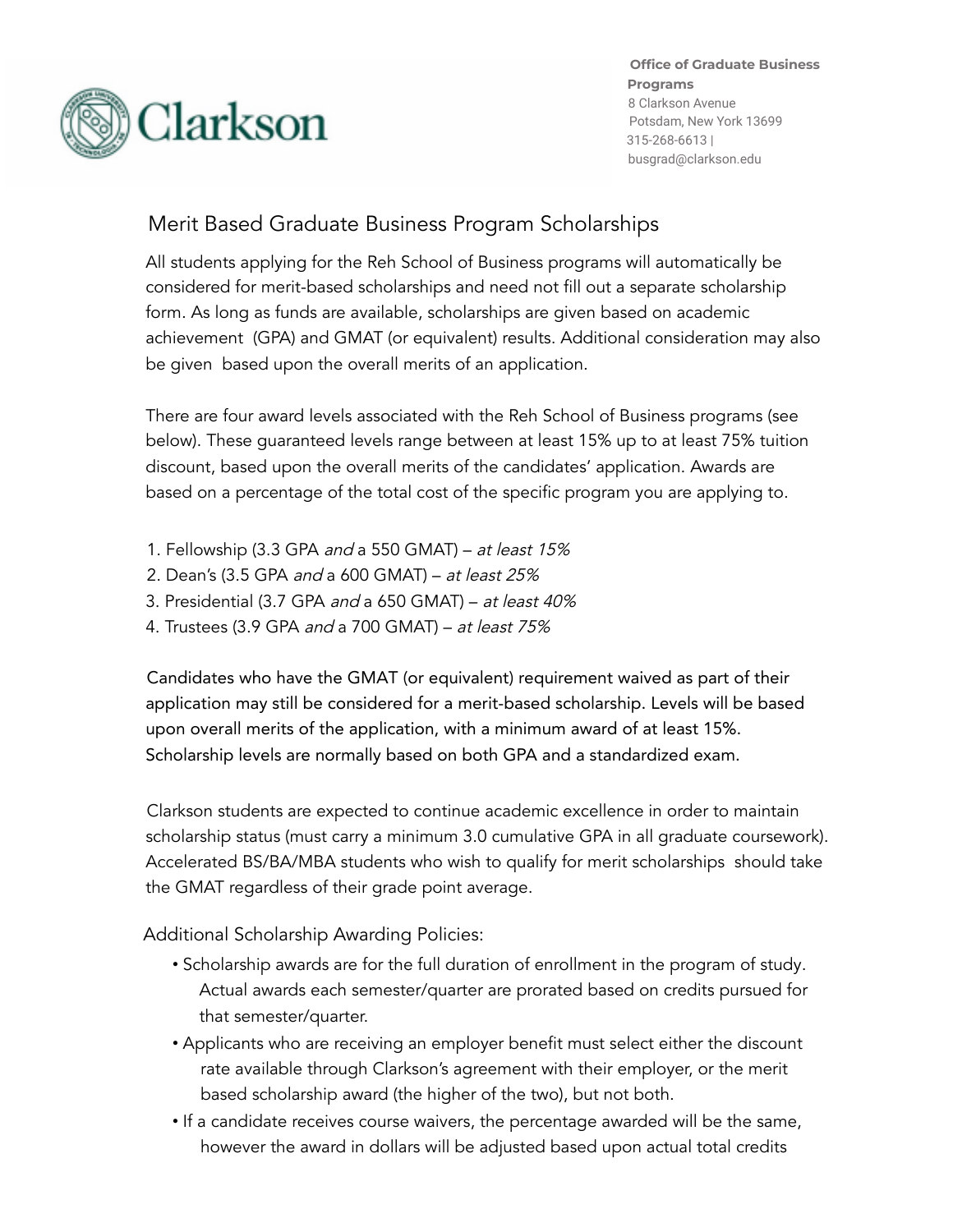

Updated 7/2021 **Office of Graduate Business Programs** 8 Clarkson Avenue Potsdam, New York 13699 315-268-6613 | busgrad@clarkson.edu

Early Decision Award: Residential Programs

If you are an applicant who commits to Reh for a residential, cohort-based one-year program (Potsdam based One-Year MBA or CRC based Healthcare MBA) by the deadlines listed below, you will be eligible (upon enrollment in the program) to receive an additional "Commit to Reh" award. This award would be added to your existing merit scholarship. These awards vary based upon the level of merit award that is given. The schedule is provided here:

Commitment Deadlines:

--Summer and Fall Quarter Start (Healthcare MBA) – March 1st --Fall Semester (Potsdam based One-Year MBA) – March 1st --Spring Semester (Potsdam based One-Year MBA) – November 1st

Award Levels for Early Decision Recipients:

--\$3,000 Fellowship Level --\$5,000 Dean's Level --\$7,000 Presidential Level --\$9,000 Trustees Level